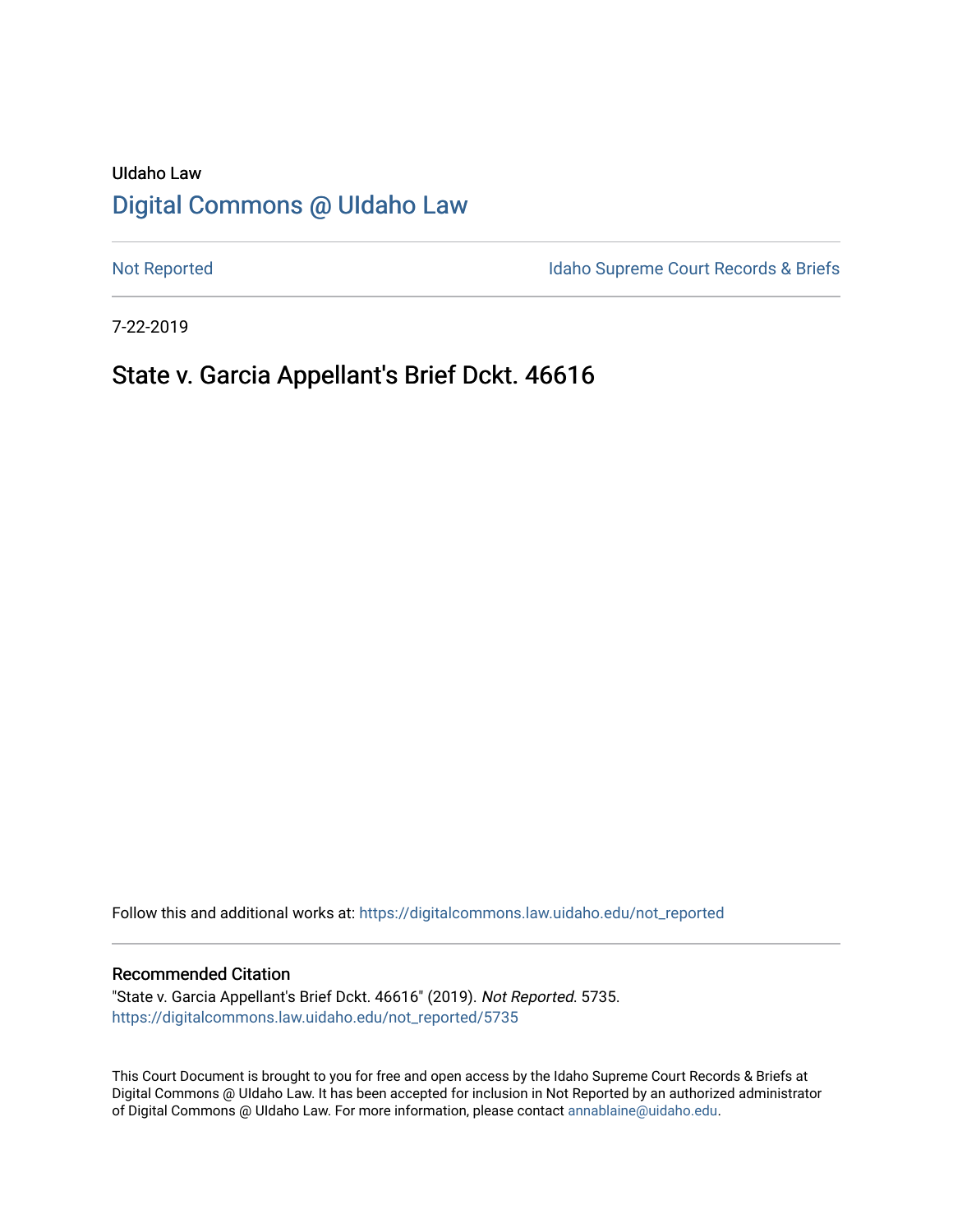Electronically Filed 7/22/2019 11 :42 AM Idaho Supreme Court Karel Lehrman, Clerk of the Court By: Brad Thies, Deputy Clerk

ERIC D. FREDERICKSEN State Appellate Public Defender I.S.B. #6555

**ANDREA W. REYNOLDS**  Deputy State Appellate Public Defender **I.S.B.** #9525 322 E. Front Street, Suite 570 Boise, Idaho 83702 Phone: (208) 334-2712 Fax: (208) 334-2985 E-mail: documents@sapd.state.id. us

## IN THE SUPREME COURT OF THE STATE OF IDAHO

| STATE OF IDAHO,              |                          |
|------------------------------|--------------------------|
|                              | NO. 46616-2018           |
| Plaintiff-Respondent,        |                          |
|                              | TWIN FALLS COUNTY        |
| V.                           | NO. CR42-18-7482         |
|                              |                          |
| <b>JUSTICE TYREL GARCIA,</b> | <b>APPELLANT'S BRIEF</b> |
|                              |                          |
| Defendant-Appellant.         |                          |
|                              |                          |

## STATEMENT OF THE CASE

#### Nature of the Case

Justice Tyrel Garcia pled guilty to trafficking in marijuana weighing one pound or more, and was sentenced to a unified term of seven years, with three years fixed. He contends the district court abused its discretion when it imposed this sentence upon him, considering the plea agreement and the parties' recommendations.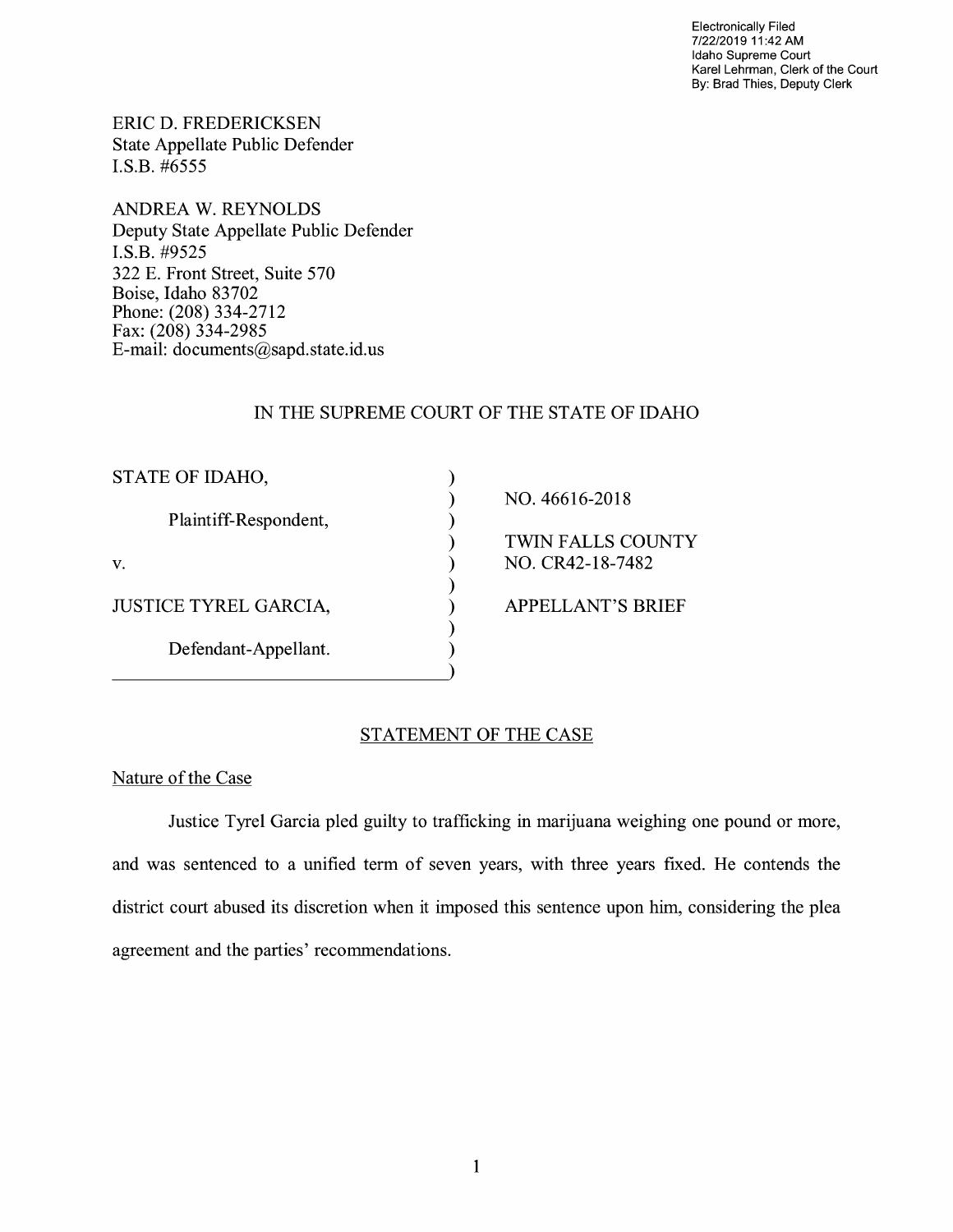#### Statement of Facts and Course of Proceedings

Mr. Garcia was found to be in possession of over seven pounds of marijuana when his home was searched pursuant to a search warrant. (Conf. Exs., pp.44-52.) He was charged by Information with trafficking in marijuana weighing five pounds or more. (R., pp.27-29.) He entered into an agreement with the State pursuant to which he agreed to plead guilty to an amended charge of trafficking in marijuana weighing one pound or more, and the State agreed to recommend a unified sentence of six years, with two years fixed.  $(8/27/18$  Tr., p.9, L.20 – p.10, L.6; R., pp.32-42.) While the plea offer states the sentence is stipulated, counsel for Mr. Garcia made clear at the change of plea hearing that he intended to recommend a sentence of one year fixed. (8/27/18 Tr., p.8, Ls.19-22.) The district court confirmed with the prosecutor that the sentence set forth in the plea offer was not stipulated, and accepted Mr. Garcia's guilty plea. (8/27/18 Tr., p.9, Ls.1-14, p.10, Ls.1-9, p.13, Ls.10-17.)

On September 24, 2018, Mr. Garcia allegedly committed a battery against Kyle Skuza, an off-duty police officer, by "spit[ting] on [him] near the softball fields." (R., pp.61-64.) Counsel for Mr. Garcia filed a motion to continue sentencing until after Mr. Garcia was tried on the misdemeanor battery charge. (R., p.53.) The district court held a hearing, and counsel for Mr. Garcia explained Mr. Garcia intended to contest the battery charge.  $(10/23/18 \text{ Tr.}, p.4.)^1$  The district court denied the motion. (10/23/18 Tr., p.5.)

At sentencing, the State presented as evidence in aggregation, the testimony of Mr. Skuza regarding the softball incident.  $(11/5/18$  Tr., p.3, L.25 - p.4, L.2.) Mr. Skuza testified he was driving his SUV to play a softball game for his team, "Cuff 'Em and Stuff 'Em," when he

<sup>&</sup>lt;sup>1</sup> The transcript of the motion to continue sentencing hearing, held on October 23, 2018, does not contain line numbers.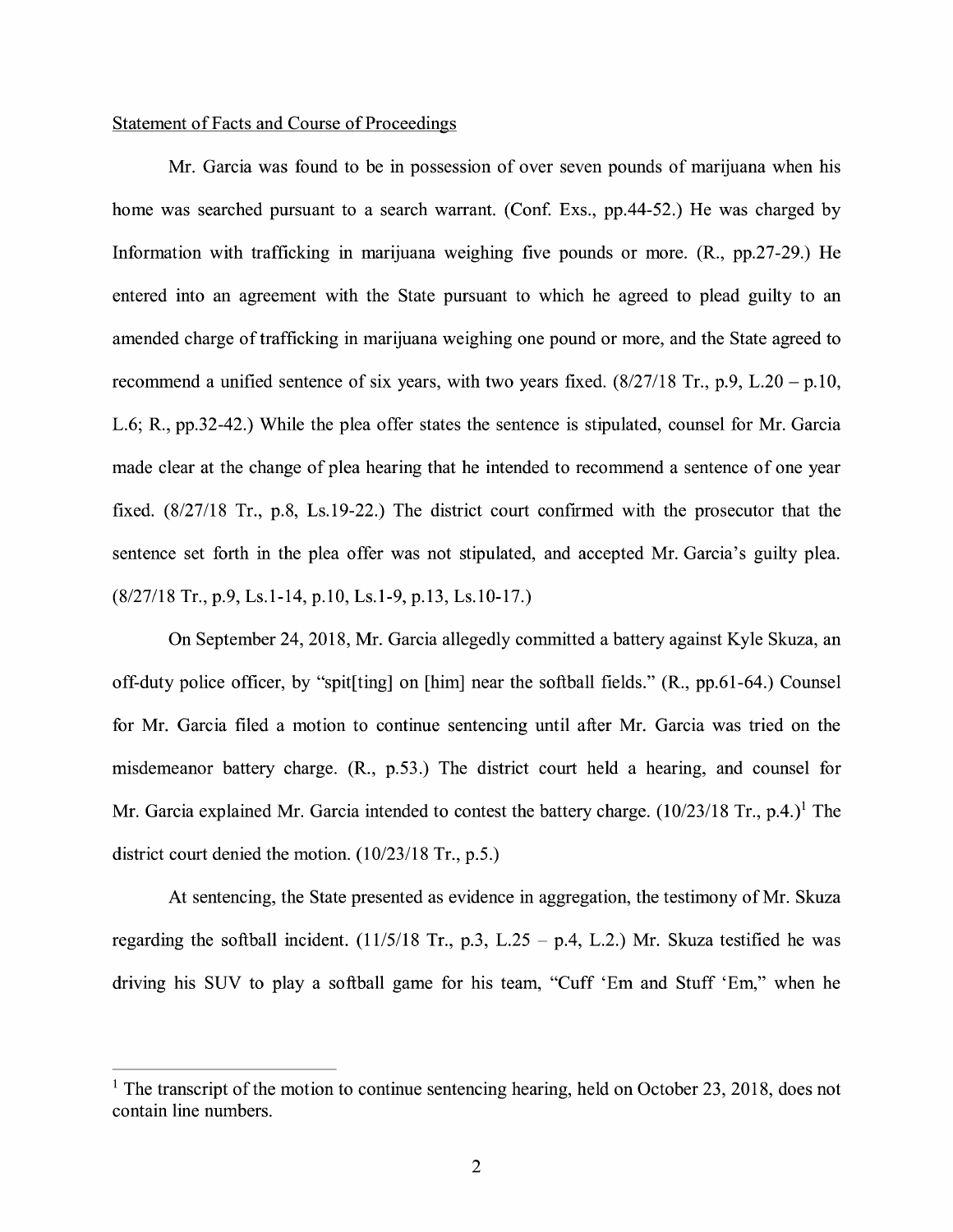encountered Mr. Garcia driving the wrong way down a one-way road. (Tr., p.5, Ls.16-21, p.9, Ls.9-15.) Mr. Garcia asked Mr. Skuza to get onto the shoulder, but Mr. Skuza refused, and instead placed his vehicle in park. (Tr., p.6, Ls.1-14.) Mr. Garcia drove past Mr. Skuza and spit at him, striking his left cheek. (11/5/18 Tr., p.6, Ls.14-16.) Mr. Skuza said he recognized Mr. Garcia from softball, and knew him from his work as a school resource officer. (11/5/18 Tr., p.5, Ls.4-6, p.6, Ls.22-25.) Mr. Skuza said he "doubt[ed]" Mr. Garcia recognized him. (11/5/18 Tr., p.10, Ls.7-9.)

The prosecutor said that, because of the new charge, he was not bound by the sentencing recommendation contained in the plea agreement. (11/5/18 Tr., p.12, Ls.17-25.) Instead of six years, with two years fixed, he recommended a sentence of seven years, with three years fixed. (11/5/18 Tr., p.13, Ls.8-14.) Counsel for Mr. Garcia recommended the mandatory minimum of one year fixed. (11/5/18 Tr., p.14, Ls.21-22.) After defense counsel made his recommendation, the prosecutor said he was "going to interject" because he had "an issue with what [ counsel for Mr. Garcia] is asking for." (11/5/18 Tr., p.16, Ls.13-14.) He continued:

If the Court looks at the plea agreement, the defense is restricted to asking for two years fixed. They cannot ask for one year fixed. While the defendant has relieved the State of maintaining that recommendation, the defendant is not relieved. And so in making his recommendation here today, Your Honor, the defendant is violating the terms of the plea agreement once again.

(11/5/18 Tr., p.16, Ls.15-21.) The district court said its notes indicated the sentence was stipulated. (11/5/18 Tr., p.17, Ls.1-6.) Counsel for Mr. Garcia explained otherwise, and the district court said, "I have what was signed by the defendant in front of me." (11/5/18 Tr., p.18, Ls.1-3.) The prosecutor then asked the district court to disregard defense counsel's request. (11/5/18 Tr., p.18, Ls.21-25.) He said it was "clear in the record" and "clear in the plea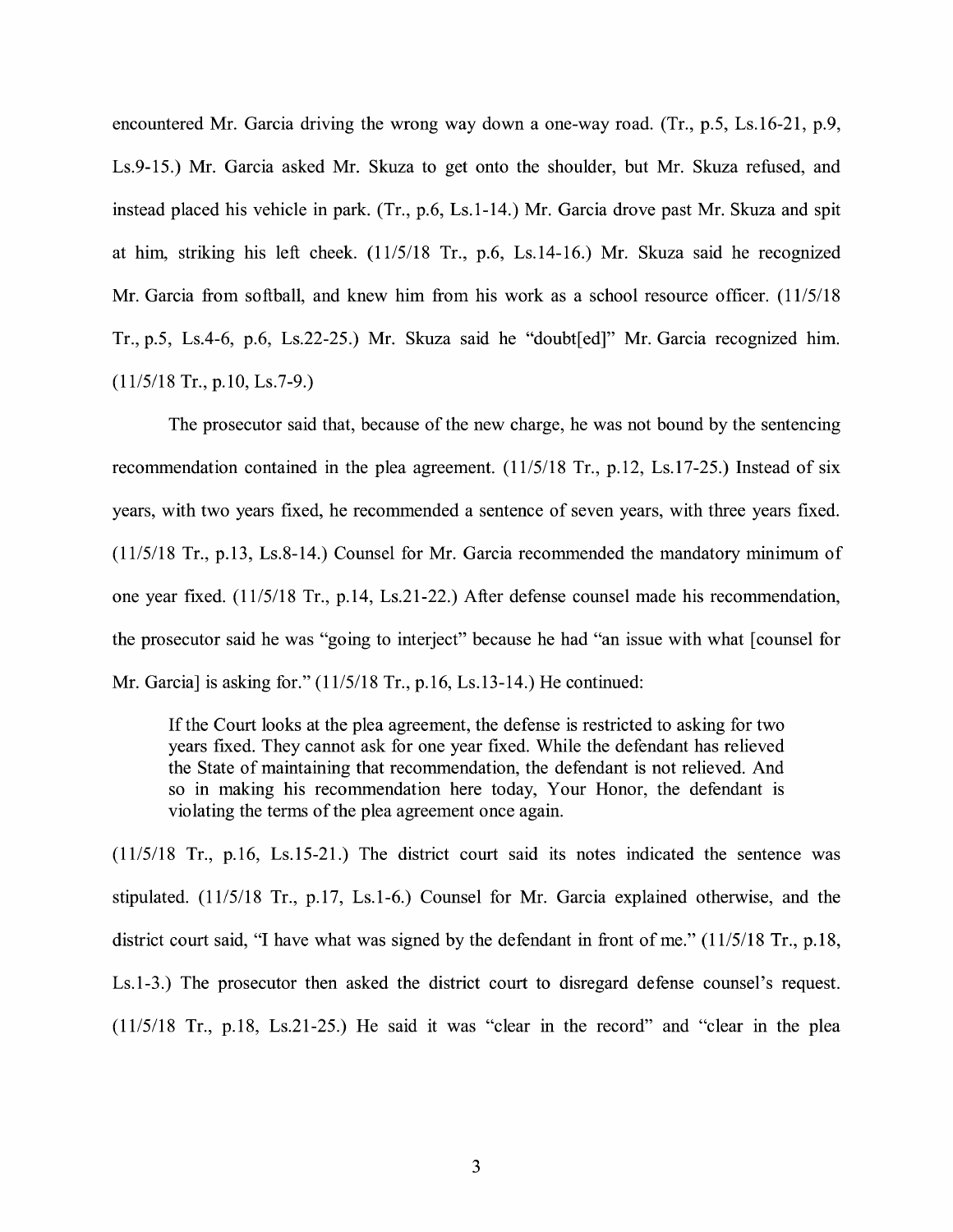agreement" that Mr. Garcia was bound to ask for no less than two years fixed. (11/5/18 Tr., p.18, Ls.23-24.)

The district court sentenced Mr. Garcia to a unified term of seven years, with three years fixed. (11/5/18 Tr., p.20, Ls.23-25.) The judgment of conviction was entered on November 6, 2018, and Mr. Garcia filed a timely notice of appeal on December 14, 2018. (R., pp.66-74, 82- 86.)

#### **ISSUE**

Did the district court abuse its discretion when it sentenced Mr. Garcia to a unified term of seven years, with three years fixed?

### ARGUMENT

## The District Court Abused Its Discretion When It Sentenced Mr. Garcia To A Unified Term Of Seven Years, With Three Years Fixed

A. Introduction

The district court abused its discretion when it imposed the sentence recommended by the prosecutor, seven years with three years fixed, and discounted defense counsel's recommended sentence based on its mistaken recollection of the plea agreement.

#### B. Standard Of Review

This Court reviews sentencing decisions for an abuse of discretion. *State v. McIntosh,*  160 Idaho 1, 8 (2016). This Court considers whether the trial court: "(1) correctly perceived the issue as one of discretion; (2) acted within the boundaries of its discretion; (3) acted consistently with the legal standards applicable to the specific choices available to it; and (4) reached its decision by an exercise ofreason." *Lunneborg v. My Fun Life,* 163 Idaho 856, 863 (2018).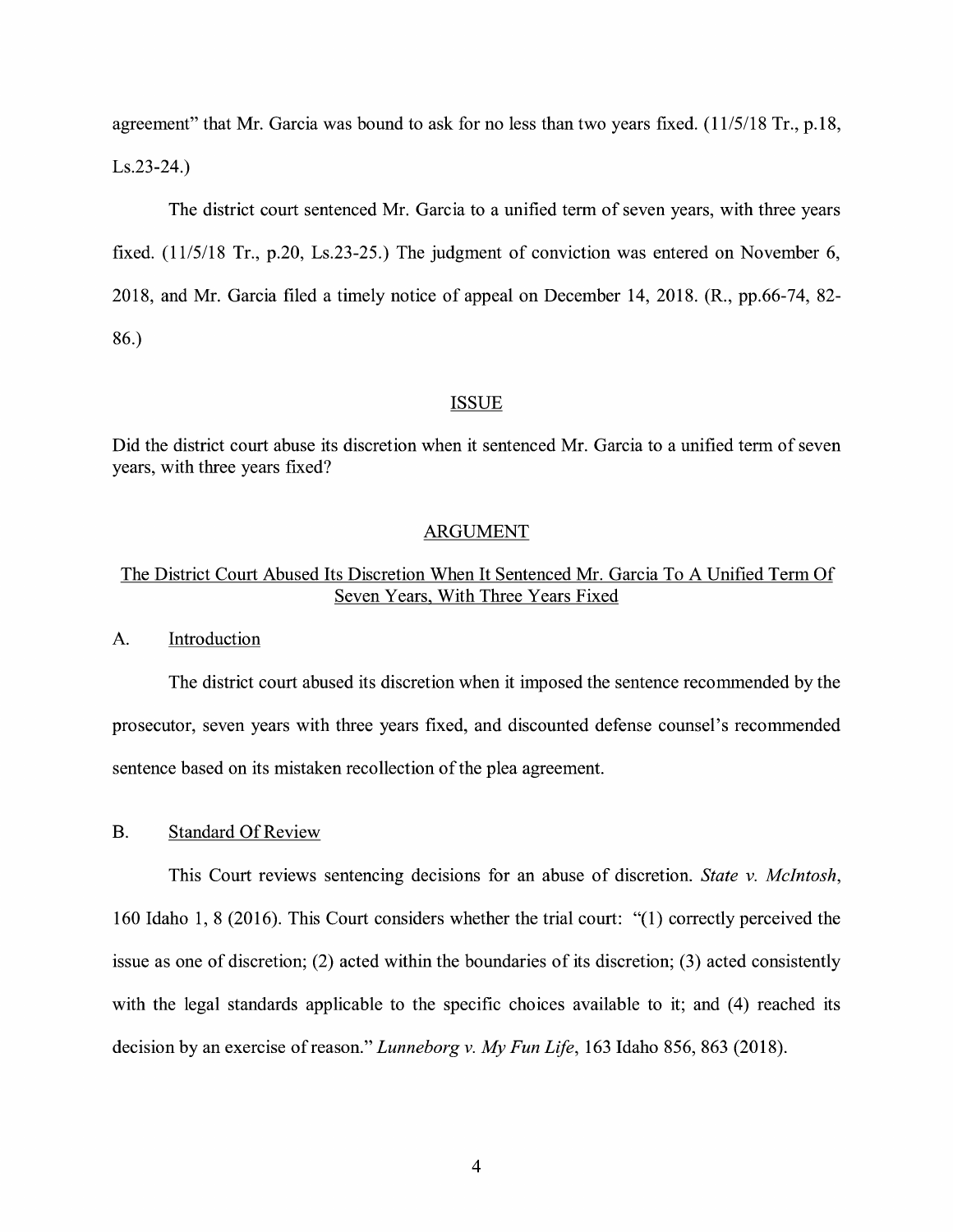C. The District Court Did Not Reach Its Decision By An Exercise Of Reason As It Discounted The Sentence Recommend By Defense Counsel Based On Its Mistaken Recollection Of The Plea Agreement

At sentencing, counsel for Mr. Garcia recommended a sentence of one year fixed, which is the mandatory minimum for trafficking in marijuana weighing one pound or more under Idaho Code § 37-2732B(a)(1)(B).  $(11/5/18$  Tr., p.14, Ls.21-22.) After defense counsel made this recommendation, the prosecutor said he was "going to interject" because he had "an issue with what [counsel for Mr. Garcia] is asking for." (11/5/18 Tr., p.16, Ls.13-14.) He continued:

If the Court looks at the plea agreement, the defense is restricted to asking for two years fixed. They cannot ask for one year fixed. While the defendant has relieved the State of maintaining that recommendation, the defendant is not relieved. And so in making his recommendation here today, Your Honor, the defendant is violating the terms of the plea agreement once again.

(11/5/18 Tr., p.16, Ls.15-21.) The district court said its notes indicated the sentence was stipulated. (11/5/18 Tr., p.17, Ls.1-6.) Counsel for Mr. Garcia explained otherwise, and the district court said, "I have what was signed by the defendant in front of me." (11/5/18 Tr., p.18, Ls.1-3.) The prosecutor then asked the district court to disregard defense counsel's request. (11/5/18 Tr., p.18, Ls.21-25.) He said it was "clear in the record" and "clear in the plea agreement" that Mr. Garcia was bound to ask for no less than two years fixed. (11/5/18 Tr., p.18, Ls.23-24.) The district court apparently discounted Mr. Garcia's request, and sentenced Mr. Garcia to the sentence recommended by the prosecutor, based on its mistaken recollection of the plea agreement. (11/5/18 Tr., p.20, Ls.23-25.)

The district court abused its discretion in discounting defense counsel's recommended sentence because defense counsel made it clear at the change of plea hearing that the sentence set forth in the plea offer was not stipulated, and that he intended to recommend a sentence of one year fixed. (8/27/18 Tr., p.8, Ls.19-22.) The district court confirmed with the prosecutor at the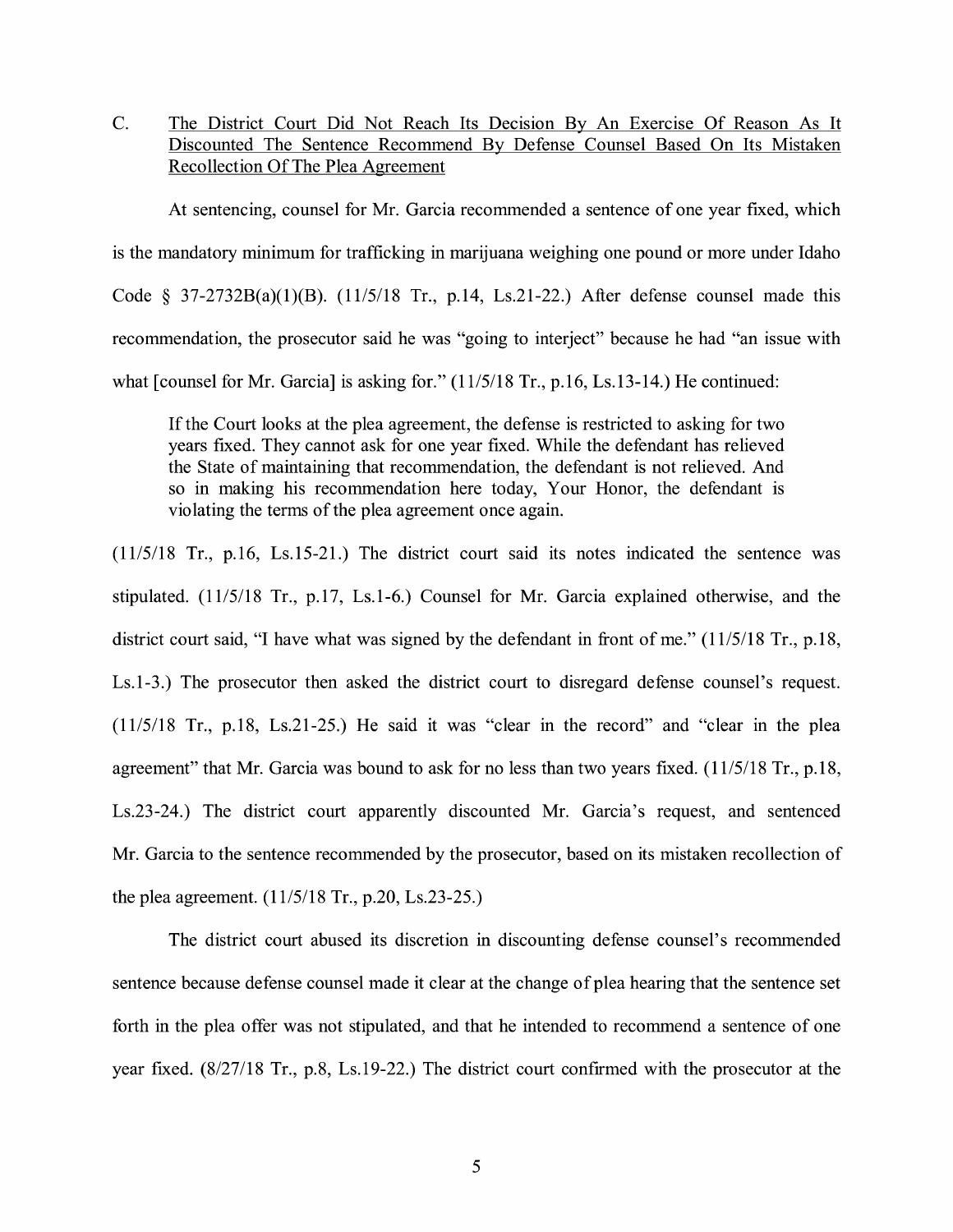change of plea hearing that the sentence set forth in the plea offer was not stipulated, and accepted Mr. Garcia's guilty plea with that understanding. (8/27/18 Tr., p.9, Ls.1-14, p.10, Ls.1- 9, p.13, Ls.10-17.)

In explaining Mr. Garcia's sentence, the district court recognized the case involved a significant amount of marijuana and "could have been charged at a higher trafficking level." (11/5/18 Tr., p.20, Ls.5-8). The case was, of course, originally charged at a higher trafficking level, but was amended down by the prosecutor pursuant to a plea agreement. (R., pp.27-29, 32- 42, 49-51.) This fact alone thus cannot justify the sentence imposed. The district court also said at sentencing that it was "not particularly taking much account of [the softball battery] incident." (11/5/18 Tr., p.20, Ls.13-15.) But for that incident, the State would have been bound to recommend a sentence of six years, with two years fixed. (R., pp.32-42; 11/5/18 Tr., p.12, Ls.17- 25, p.13, Ls.8-14.)

The district court nonetheless imposed the exact sentence recommended by the prosecutor, making no mention of the sentence recommended by defense counsel. Mr. Garcia specifically bargained for the right to recommend a sentence of one year fixed, and his bargain was all but nullified when the prosecutor asked the district court to disregard the recommendation. The district court apparently discounted defense counsel's recommendation based on its mistaken recollection of the plea agreement. The district court's sentencing decision does not reflect an exercise of reason, and represents an abuse of discretion.